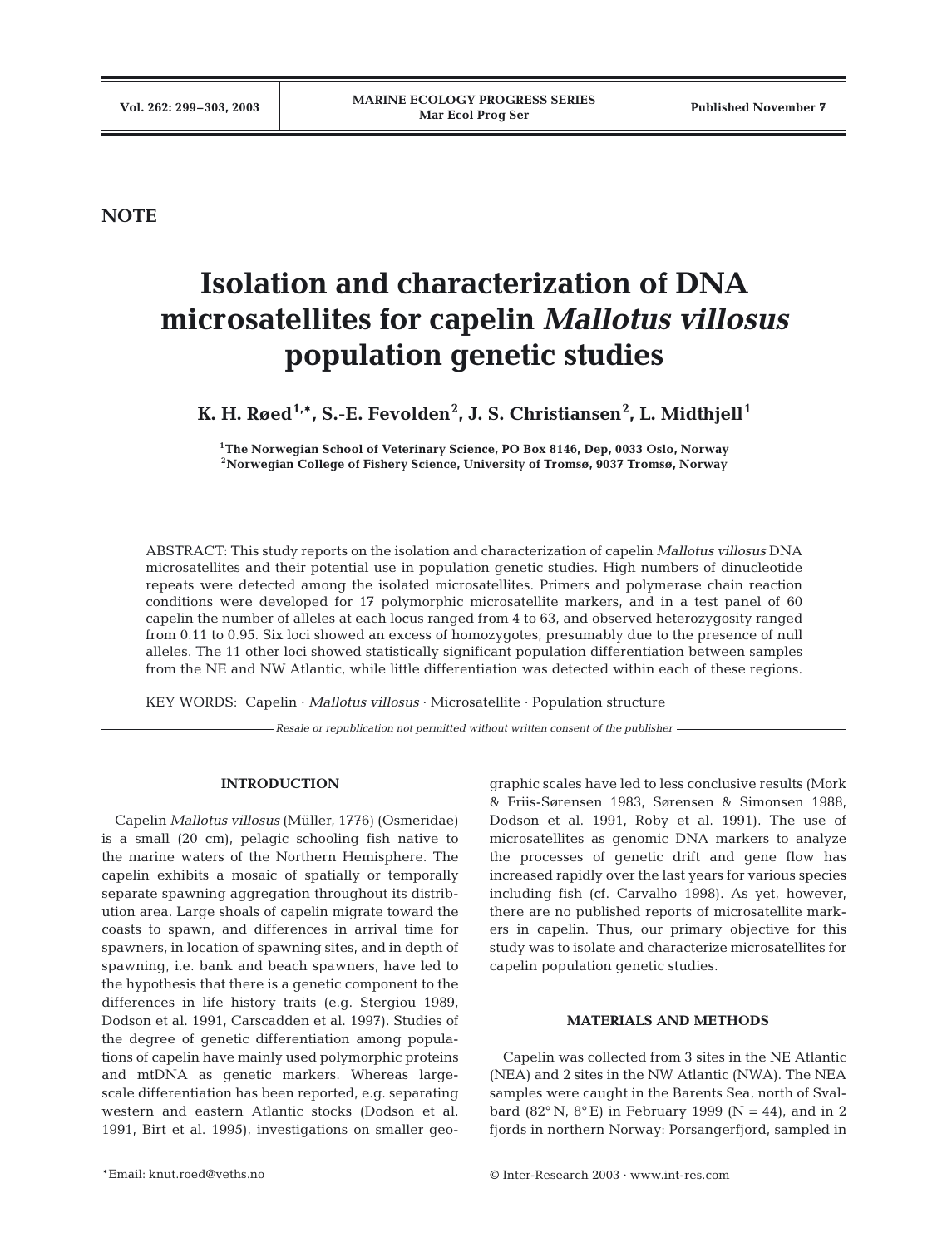September 1997 ( $N = 97$ ) and 1998 ( $N = 20$ ); and Balsfjord, sampled in September 1997 ( $N = 27$ ) and 2000  $(N = 41)$ . The NWA samples were from 2 fjords in eastern Newfoundland sampled in July 2000 at Middle Cove in Conception Bay  $(N = 31)$  and at Bellevue in Trinity Bay  $(N = 41)$ .

Approximately 100 to 200 mg of frozen or EtOHpreserved gill tissue were used to extract DNA by the salt-extraction procedure in accordance with Fevolden & Pogson (1997). Microsatellites were isolated following a standard screening protocol. Briefly, capelin genomic DNA was partially digested with *Sau3*AI and sizeselected fragments (400 to 800 bp) were isolated and ligated into the *BamH1* site of the BluescriptSK+ plasmid. The library was screened for inserts containing microsatellites with a synthetic  $(GT)_{10}$  oligonucleotide end-labelled with  $\gamma^{32}$ PATP. Positive clones in a secondary screening were randomly picked and sequenced with dye terminator chemistry on an ABI Prism 310 automated sequencer. Readable sequences were obtained from 50 clones. Only dinucleotide repeats of 6 or more perfect units were used for further analysis.

Primer pairs flanking dinucleotide repeats were identified in 19 different microsatellites so that the polymerase chain reaction (PCR) products were approximately 100 to 250 bp in length. The forward primers were end-labelled with fluorescence and the PCR were performed in 10 µl reaction mixtures containing 20 to 40 ng of genomic template DNA, 2 pmol of each primer, 50 mM KCl, 1.5 mM MgCl, 10 mM Tris-HCl, 0.2 mM dNTP and 0.5 U AmpliTaq (ABI). A denaturation phase at 94°C for 5 min was followed by 30 cycles of: 95°C for 1 min, 30 s annealing temperature as given in Table 1, and 72°C for 1 min. A final extension of 72°C for 10 min was performed. The PCR products were electrophorised using an ABI Prism 310 automated sequencer. Amplification products were tested for variability in a panel of 60 capelins randomly picked from the 3 sampled locations in the NEA. Sex was determined for 25 individuals (10 males and 15 females).

The computer package GENEPOP, Version 3.1 (Raymond & Rousset 1995), was used to test for genotypic disequilibrium among the loci used and for conformity to Hardy-Weinberg equilibrium (HWE) and for exact *G*-tests of allele frequency homogeneity both among sampling years within populations and among populations for pooled values over years. All tests used Markov chain algorithm as implemented in the program (dememorization 1000, batches 100, iterations per batch 1000). FSTAT, Version 2.9.3.2 (Goudet 1996), was used for estimates of allele richness and Nei's (1987) unbiased estimates of heterozygosity within each population, and for tests of differences in these parameters among populations in the NEA and NWA. The extent of population differentiation was quantified by Weir & Cockerham's (1984) estimator of pair-wise  $F_{ST}$  values using bootstrap and jack-knife resampling procedures and Bonferroni corrections for pair-wise significance, as implemented in this program.

## **RESULTS**

Microsatellite repeats were relatively common in the capelin genome. Sequencing of 50 randomly picked positive clones yielded 42 with perfect dinucleotide repeats with 6 or more tandemly repeated units. Among them, 16 contained 2 or more clearly separated dinucleotide repeats. Several clones contained large microsatellites, the longest consisting of 100 repeat units (Table 1). For some clones we were unable to sequence through the insert due to long repeat arrays. Among the 19 primer sets designed, 2 produced no product in the PCR, while 17 gave satisfactory amplification results and showed polymorphism within the test panel. Table 1 shows repeat sequences, primer sequences, annealing temperature, length of fragments amplified, number of alleles and observed and expected heterozygosities for the 17 microsatellites obtained for the test panel. All 60 individuals could be scored in all microsatellites except Mav-93, for which only 21 individuals amplified a product. No loci appeared to be duplicated (i.e. presence of more than 2 alleles within an individual).

The 17 microsatellite loci showed a wide range of genetic variability, with the number of alleles detected at each locus ranging from 4 to 63 and observed heterozygosity ranging from 0.11 to 0.95 (Table 1). The mean values of number of alleles and expected heterozygosity were 20.4 and 0.84 respectively. Six loci showed highly significant ( $p < 0.0001$ ) deviation from HWE (Table 1). An excess of homozygous individuals was detected in these loci, probably indicating presence of null alleles due either to no amplifiable alleles or to drop out of larger alleles owing to competitive PCR amplification of smaller alleles. The deviation in Mav-4 and Mav-93 may possibly be due to sex-linked location of these loci as no heterozygous males were detected. Heterozygous males were recorded for the other microsatellites, suggesting autosomal inheritance for these loci. The 6 loci that highly deviated from HWE were not used in further population differentiation analyses.

The exact tests for sample differentiation across the 11 loci used revealed no significant differences in allele frequency distribution between sampling years in Porsangerfjord ( $p = 0.45$ ) and Balsfjord ( $p = 0.47$ ). The data for different years within those fjords were therefore pooled for subsequent analyses. All 11 loci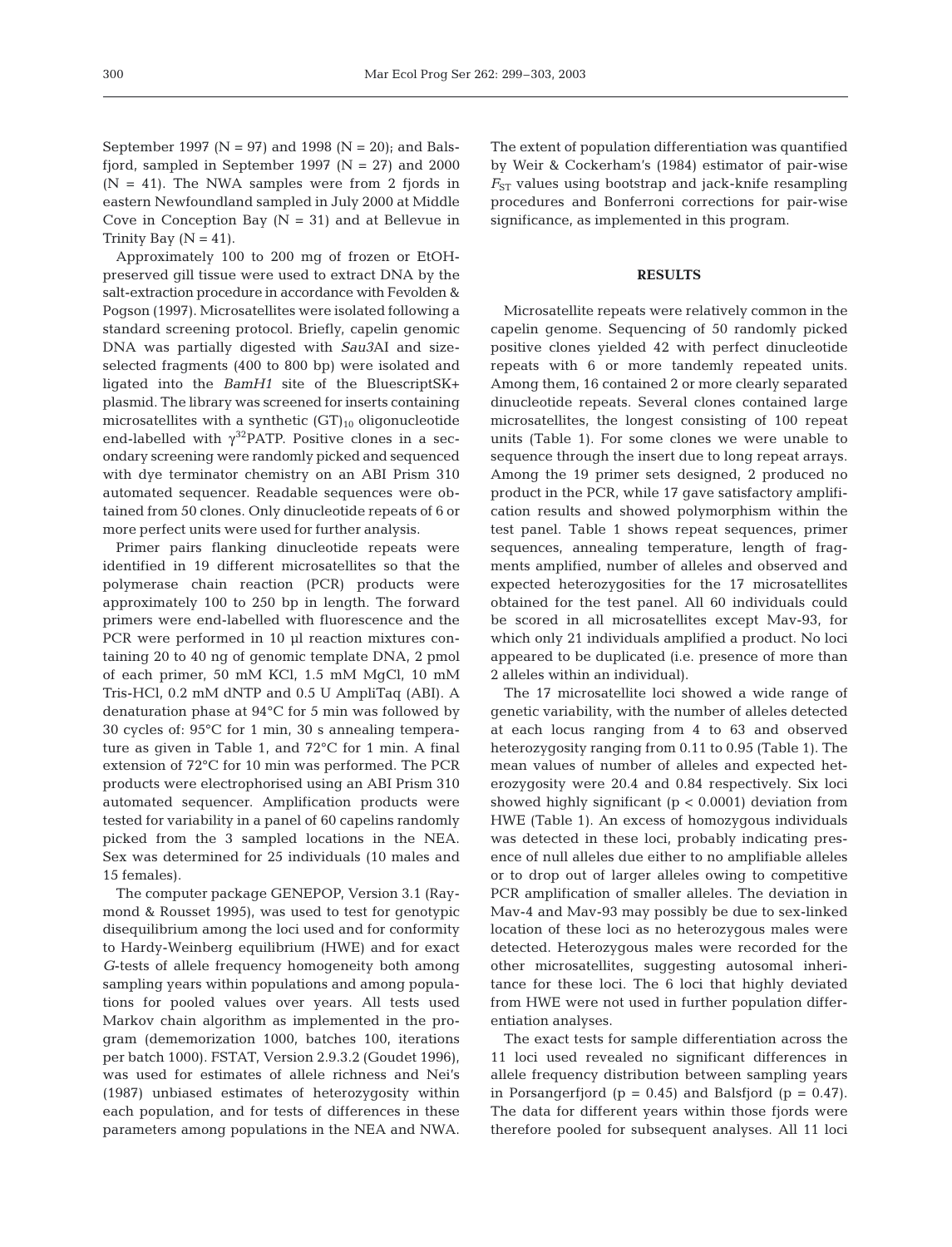Table 1. *Mallotus villosus*. Characterization of 17 capelin microsatellite loci tested on 60 randomly picked individuals from the 3 sites in the NE Atlantic. GeneBank accession numbers are AY291349–AY291365. *T*a = optimized annealing temperature;  $N_{\text{ALL}}$  = number of alleles detected;  $H_0$  = observed heterozygosity;  $H_0$  = expected heterozygosity.  $H_0$  is significantly different from Hardy-Weinberg equilibrium (HWE) at  $p < 0.05$  and  $***p < 0.0001$ 

| Locus     | Repeat<br>sequence                       | Primer sequences $5' \rightarrow 3'$<br>$T_a$ (°C)             |    | $N_{\rm ALL}$ | Allele size<br>range $(bp)$ | $H_{\alpha}$ | $H_{\scriptscriptstyle{\Theta}}$ |
|-----------|------------------------------------------|----------------------------------------------------------------|----|---------------|-----------------------------|--------------|----------------------------------|
| $Mav-2$   | $(CA)_{19}$                              | F: TAG GCA TGT CAG AAC TGG AC<br>R: CAT GTG TCA TCG CCA AAA    | 45 | 17            | $101 - 143$                 | $0.58***$    | 0.90                             |
| $Mav-4$   | $(GT)_{11}$                              | F: GTG CGT GCC AGT AGA AA<br>R: TCA GTC ACA CTT ACC GAG AG     | 45 | 15            | $99 - 132$                  | $0.43***$    | 0.81                             |
| $Mav-9$   | $(CA)_{30}$                              | F: ATG TGT GAG GCC AGA GCA GT<br>R: CCC ACA CCT GAG ACA GAC C  | 50 | 29            | $168 - 258$                 | 0.95         | 0.96                             |
| $Mav-15$  | (CA) <sub>7</sub> AG(CA) <sub>11</sub>   | F: CAA CAG CCT TTT TAT ACA CA<br>R: TAA GGG ATT GTT TAG AAT GA | 45 | 13            | $159 - 193$                 | $0.68*$      | 0.85                             |
| $Mav-17$  | $(GT)_{10}$                              | F: GGG CAA AGC ATT GTC TGA<br>R: ATC ATT CCT GAG GGC TAC AG    | 55 | 14            | 186-236                     | 0.78         | 0.76                             |
| $Mav-20$  | (CA) <sub>9</sub> GATA(CA) <sub>6</sub>  | F: GCC GAC CAA CTC TTC TCT<br>R: TTC ACT GAC TCA CTG GAA AC    | 50 | 26            | $121 - 188$                 | $0.56***$    | 0.95                             |
| $Mav-38$  | $(CA)_{15}$                              | F: GCA ACA TGA CAG GAC TCG TT<br>R:GGG CAA GGC TAA AGA AGA AA  | 45 | 16            | $131 - 173$                 | 0.80         | 0.86                             |
| $Mav-42$  | $(GT)_{13}(TA)_{3}$                      | F: GCA TAG TGT CCT GAA TGA TG<br>R: GTG ACA CTT TGC TTG GAG    | 45 | 10            | $103 - 123$                 | 0.64         | 0.63                             |
| $Mav-51$  | (CA) <sub>7</sub> TGTC(CA) <sub>12</sub> | F: TGA TAG TCT GGG AGG TTT GG<br>R: GGG TGG GCG TCG TTT        | 50 | 12            | 170-206                     | 0.63         | 0.74                             |
| $Mav-53$  | $(CA)_{100}$                             | F: AGT ACC AGT TTT GCC CAA CA<br>R: CCA GGC CTC ATC TCT TTC A  | 45 | 63            | $85 - 348$                  | $0.55***$    | 0.99                             |
| $Mav-56$  | $(CA)_{16}$                              | F: CCC CAG CCT CCC TCA GTA<br>R: CCT TTA CCC AGA GTG ACC AT    | 45 | 26            | $89 - 145$                  | 0.93         | 0.96                             |
| $Mav-62$  | $(CA)_{19}$                              | F: CAA GTG TGC TGG GAT GAA GA<br>R: ACG CTG CAG GAG TCC AAC    | 50 | 19            | $109 - 147$                 | 0.93         | 0.91                             |
| $Mav-81$  | $(GT)_{8}$                               | F: ATG TGA GAC ACG CAT ACA CT<br>R: TGT GCA AAC CAG AAT GAA T  | 50 | 4             | 118-130                     | 0.38         | 0.38                             |
| $Mav-93$  | $(GT)_{11}$                              | F: GGT TAA CCT GAG ATA ATA CA<br>R: AAA AAG GAT AAA GGA GAC    | 45 | 9             | $102 - 126$                 | $0.11***$    | 0.78                             |
| $Mav-99$  | $(CA)_{17}$                              | F: GGC TGC CAT TCC TCC ACC TG<br>R: CGG GGG CCA GCT TTC AGA CT | 50 | 21            | $60 - 122$                  | 0.95         | 0.94                             |
| $Mav-123$ | $(GA)_{38}$                              | F: GCG TCT GTG TGC GGA TTG<br>R: GTG TGA CCC AGC CCT ACT GC    | 50 | 39            | $147 - 264$                 | $0.83***$    | 0.97                             |
| May-135   | $(CA)_{21}$                              | F: GAC GTC ACT CCC GCA AGG<br>R: CAG CGT TAC CAG GCA AAT CC    | 50 | 13            | $89 - 121$                  | 0.88         | 0.82                             |

were polymorphic with high allelic diversity and heterozygosity in all samples. Altogether 274 different alleles were recorded, with mean number of alleles over loci ranging from 14 in Conception Bay to 20 in Porsangerfjord. The mean of Nei's (1987) unbiased estimates of heterozygosity ranged from 75% in Trinity Bay to 81% in Barents Sea. Estimates of allelic richness, which is a measure of the number of alleles independent of sample size, gave very similar values for the 5 sampling sites, ranging from 11.4 in Balsfjord to 11.7 in Conception Bay. Tests of differences in gene diversities among the NEA samples and the NWA samples revealed no significance in estimates of allele richness, observed heterozygosity or Nei's (1987) unbiased estimates of heterozygosity.

With 5 samples and 11 loci, there were 55 tests for HWE among which 5 were significant  $(0.01 > p > 0.05)$ , which is similar to that expected due to Type 1 error. The 5 significant deviations were all spread among different loci. The global tests across all loci revealed no significant deviation for any of the sampled populations. Exact tests for linkage disequilibrium between microsatellite loci across all populations showed no significant linkage. The allele frequency differences among the sampled populations were not large, yet the exact tests for population differentiation revealed significant differences ( $p < 0.001$ ) for all loci combined and for 10 out of the 11 loci independently, most of which were between the NEA and the NWA sites (Table 2).  $F_{ST}$  showed statistically significant popula-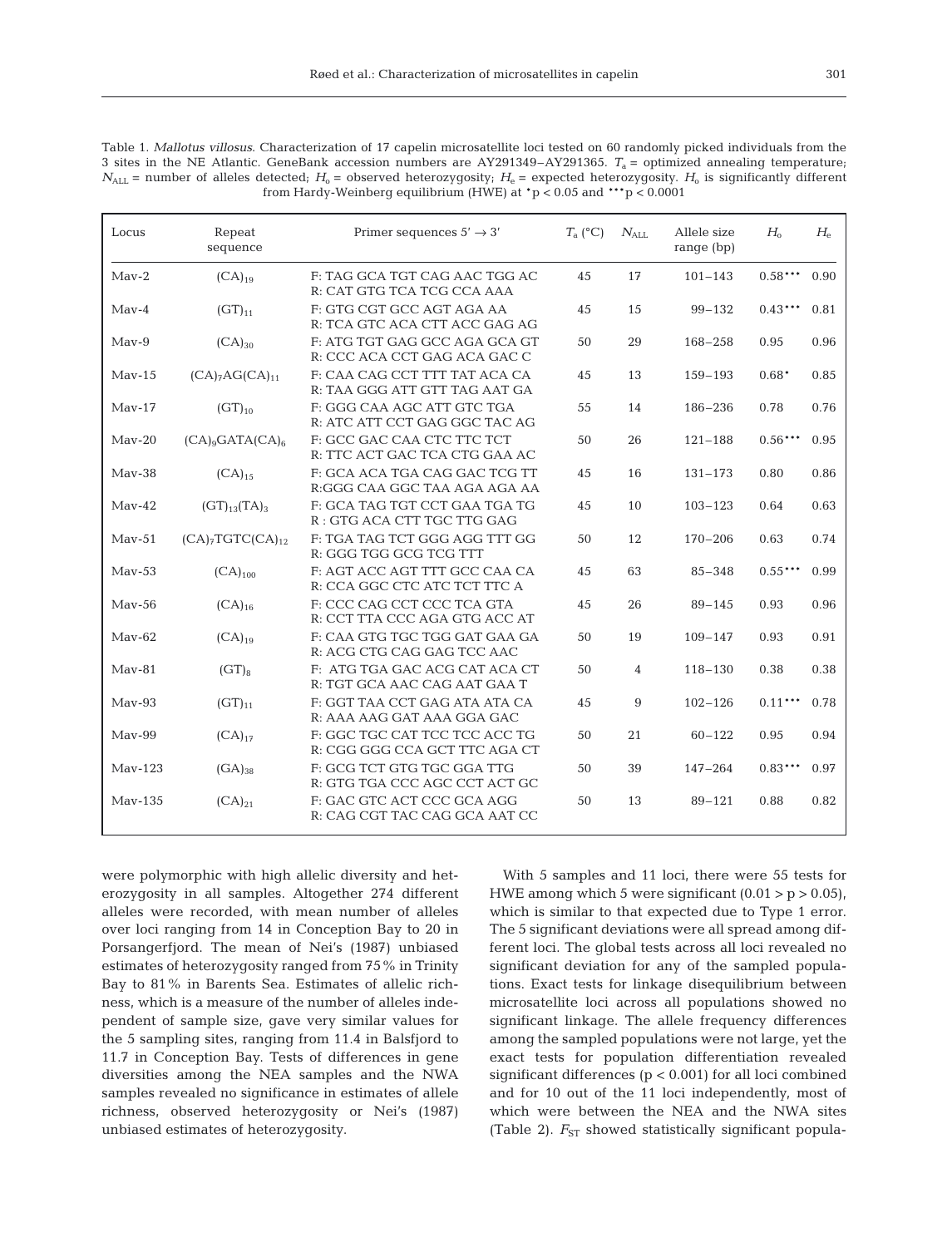| Table 2. Mallotus villosus. Genetic differentiation among samples of capelin from 3 locations in the NE Atlantic (NEA; Barents        |
|---------------------------------------------------------------------------------------------------------------------------------------|
| Sea, Porsangerfjord, and Balsfjord), and from 2 locations in the NW Atlantic (NWA; Conception Bay and Trinity Bay). The               |
| estimator of pair-wise $F_{ST}$ -values are given below the diagonal, and the significance levels (p) of the exact test for genetic   |
| differentiation for each population pair across all loci are given above the diagonal. Number of loci with significant ( $p < 0.05$ ) |
| differences is given in parentheses                                                                                                   |

|                | NEA-        |                |           | ·NWA           |             |  |
|----------------|-------------|----------------|-----------|----------------|-------------|--|
|                | Barents Sea | Porsangerfjord | Balsfjord | Conception Bay | Trinity Bay |  |
| Barents Sea    |             | 0.013(1)       | 0.064(2)  | < 0.001(7)     | < 0.001(8)  |  |
| Porsangerfjord | 0.0014      |                | 0.005(4)  | < 0.001(11)    | < 0.001(11) |  |
| Balsfjord      | $-0.0004$   | 0.0019         |           | < 0.001(11)    | < 0.001(11) |  |
| Conception Bay | 0.0442      | 0.0355         | 0.0324    |                | 0.062(2)    |  |
| Trinity Bay    | 0.0345      | 0.0284         | 0.0270    | 0.0006         |             |  |

tion differentiation for all pair-wise comparisons between samples from the NEA and NWA with a mean  $(\pm \text{SE})$  *F*<sub>ST</sub> value of 0.030 ( $\pm$ 0.010).

The exact tests for population differentiation over all loci within the NEA and NWA gave small, yet statistical significant, differences between Barents Sea and Porsangerfjord (p = 0.013) and between Porsangerfjord and Balsfjord  $(p = 0.005)$ . Both the exact tests and the  $F_{ST}$  estimates showed that within the NEA the differences between the 2 Norwegian fjords were generally greater than when comparing the fjords and the Barents Sea (Table 2). Four loci showed significant differences between the 2 fjords while only 1 locus showed significant difference between the Barents Sea and the Porsangerfjord. Neither the exact tests over all loci nor the  $F_{ST}$  statistics revealed significant differences between the samples from the Barents Sea and Balsfjord or between the 2 samples in the NWA.

#### **DISCUSSION**

In this study we report the isolation and development of original microsatellite loci for use in capelin population discrimination. Many of the capelin microsatellites were characterized as being relatively long and with high allele variation. This supports the trend that fish has longer microsatellites and more alleles than other vertebrate classes (DeWoody & Avise 2000, Neff & Gross 2001). In the present reference panel of capelin, the mean number of alleles and heterozygosity were 20.4 and 0.84 respectively, similar to values reported for marine fishes by DeWoody & Avise (2000) (mean number of alleles = 19.9 and mean heterozygosity  $= 0.77$ ). These authors reported that marine fish species have greater microsatellite allele variation than freshwater and anadromous fish species and that this is consistent with the increased evolutionary effective population sizes of marine fishes. The effective population size of capelin is in the order of billions for large oceanic stocks (Gjøsæter 1998).

Eleven of the 17 loci that conformed to Hardy-Weinberg expectations showed no evidence of linkages and covered a broad range of degree of polymorphism, which suggests that these loci are very suitable for studies of population divergence in capelin. Possibly null allele and/or 'drop out' artefacts reduced the reliability of population analysis for the other 6 loci. The allele frequency distribution in the 11 remaining microsatellite loci is indicative of relatively little genetic differentiation among the sampled sites within both the NEA and the NWA. Highly significant differentiation was detected between these 2 regions. Significant genetic divergences of capelin between the NEA and NWA together with minor differentiation within each of these regions are in accordance with previous reports (Mork & Friis-Sørensen 1983, Dodson et al. 1991, Roby et al. 1991, Birt et al. 1995). To determine whether the low level of differentiation detected has biological significance, we have refined our sampling strategy by expanding the geographic area on a large scale and by including more fjords with presumably local stocks of capelin.

*Acknowledgements*. J. Carscadden, Department of Fisheries and Oceans (DFO), St John's, Canada, is thanked for providing samples from Newfoundland. The study was supported by grant nos. 127546/120 and 140290/140 (BASECOEX) from The Research Council of Norway.

### LITERATURE CITED

- Birt TP, Friesen VL, Birt RD, Green M, Davidson W (1995) Mitochondrial DNA variation on Atlantic capelin, *Mallotus villosus*: a comparison of restriction and sequence analyses. Mol Ecol 4:771–776
- Carscadden JE, Nakashima BS, Frank KT (1997) Effects of fish length and temperature on the timing of peak spawning in capelin (*Mallotus villosus*). Can J Fish Aquat Sci 54: 781–787
- Carvalho GR (1998) Advances in the molecular analysis of fish population structure. Ital J Zool 65:21–33
- DeWoody JA, Avise JC (2000) Microsatellite variation in marine, freshwater and anadromous fishes compared with other animals. J Fish Biol 56:461–473